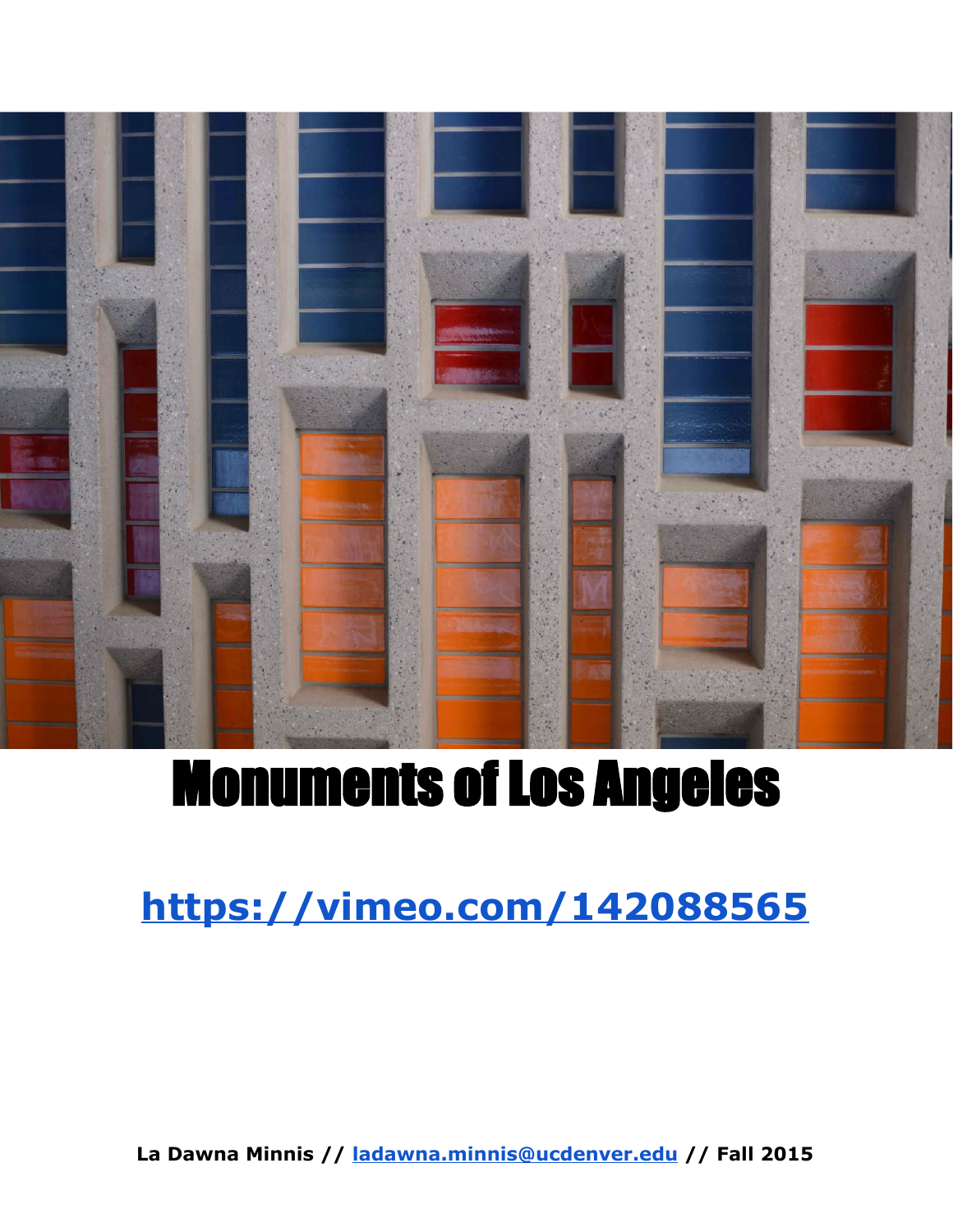#### **Overview**

In 2014, Los Angeles County achieved a significant milestone. According to the California Department of Finance, Los Angeles County had an estimated population of over 10 million residents (cell F24). I have lived in Los Angeles County for the last 10 years, and have barely scratched the surface of exploring the diverse communities around me. My work with a local nonprofit, We Are the [Next,](http://www.wearethenext.org/) involves working in and with these communities. I chose to use this opportunity to create a project that would promote and celebrate the diverse cultural history of the area while contributing to my own learning and development.

In my pecha kucha presentation, I explored eight civic and social monuments in the greater Los Angeles area. I created this video not only for my own learning and development, but also to promote community engagement through exploration of cultural monuments. The video was featured as an introduction to a social media campaign for We Are the Next. Viewers were asked to participate in an ongoing social media campaign based around posting a photo of a different cultural monument each Monday. Beginning slides introduced the concept of a monument, and discussed the different meanings of the word monument, depending on the context. At the end of the presentation, I made the call to action for viewers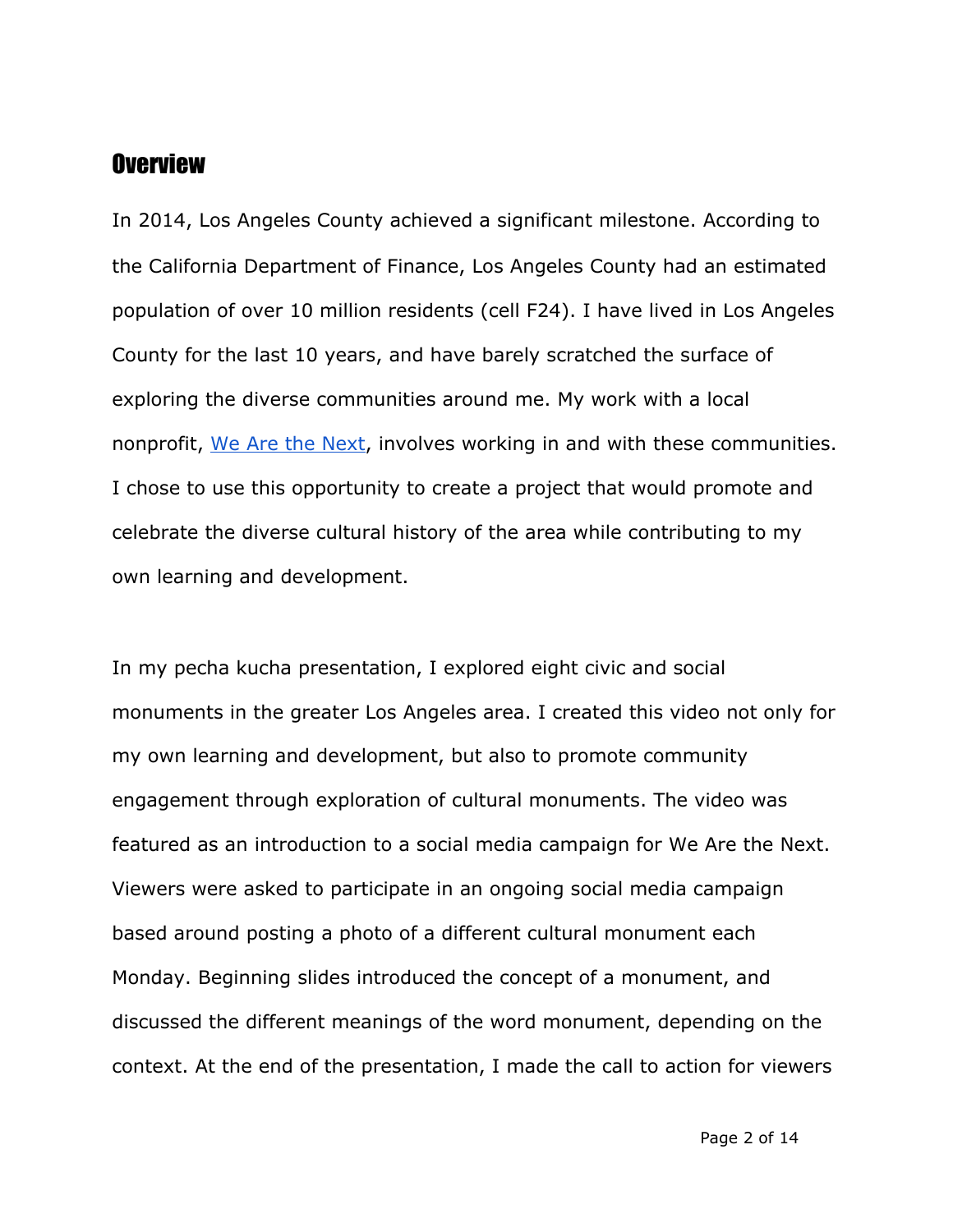to share photos of monuments in their own communities. Participation was tracked through the use of the hash tag #monumentalmonday on Instagram and Twitter accounts for We Are the Next.

The intended audiences for this presentation are the community members that follow We Are the Next on social media sites, including Facebook, Twitter, and Instagram. The video may also be shown when visiting classrooms and conducting in-school workshops.

The learning objectives and intended outcomes of this pecha kucha are as follows:

- Promote awareness of cultural monuments in the greater Los Angeles area.
- Engage viewers in reflecting on their community's identity.
- Encourage civic engagement through a participatory activity on social media.

I took my own images, with the exception of a few that were licensed online. I recorded voice over audio using an application on my iPhone, and sourced the background music from a creative commons website. Final assembly of all media was done in Final Cut Pro X.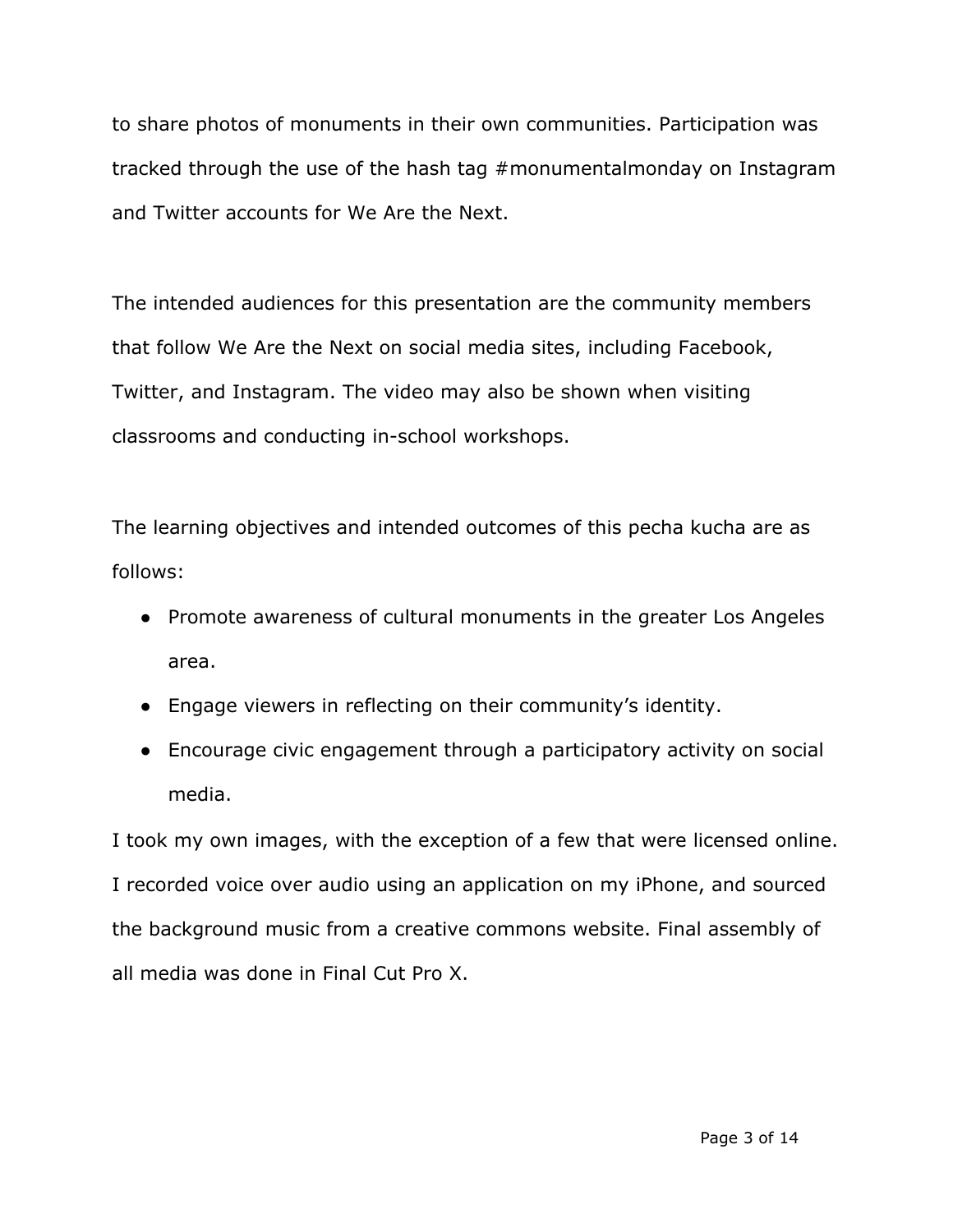# Design Decisions

I based my design decisions on five main ideas, ranging from big picture considerations to technical issues. To begin, I focused on simplicity to make the information clear and accessible to all. I encouraged viewers to make personal connections by featuring monuments from diverse communities. I primarily used my own images in the presentation to ensure I had high quality graphics. To keep my viewers interested, I differentiated the format of both the images and text. Finally, I chose to include specific details that were unique to each site rather than repeating the same set of information for each monument.

# Design Decision #1

I chose to focus on simplicity in my design of both the content and graphic quality. In *Design Evolution*, author Timothy Samara (2008) said "if you can do it with less, do it" (p. 13). After conducting my initial research for each monument, I realized that I had an excess amount of information. I stripped each section down to the core of the history and any significant cultural or design movements that the monument related to. Garr Reynolds (2009), author of *Presentation Zen*, suggested to "go back and edit like crazy, eliminating parts that are not absolutely crucial to your overall point or purpose" (p. 107). I followed his guidance in my design and removed a bar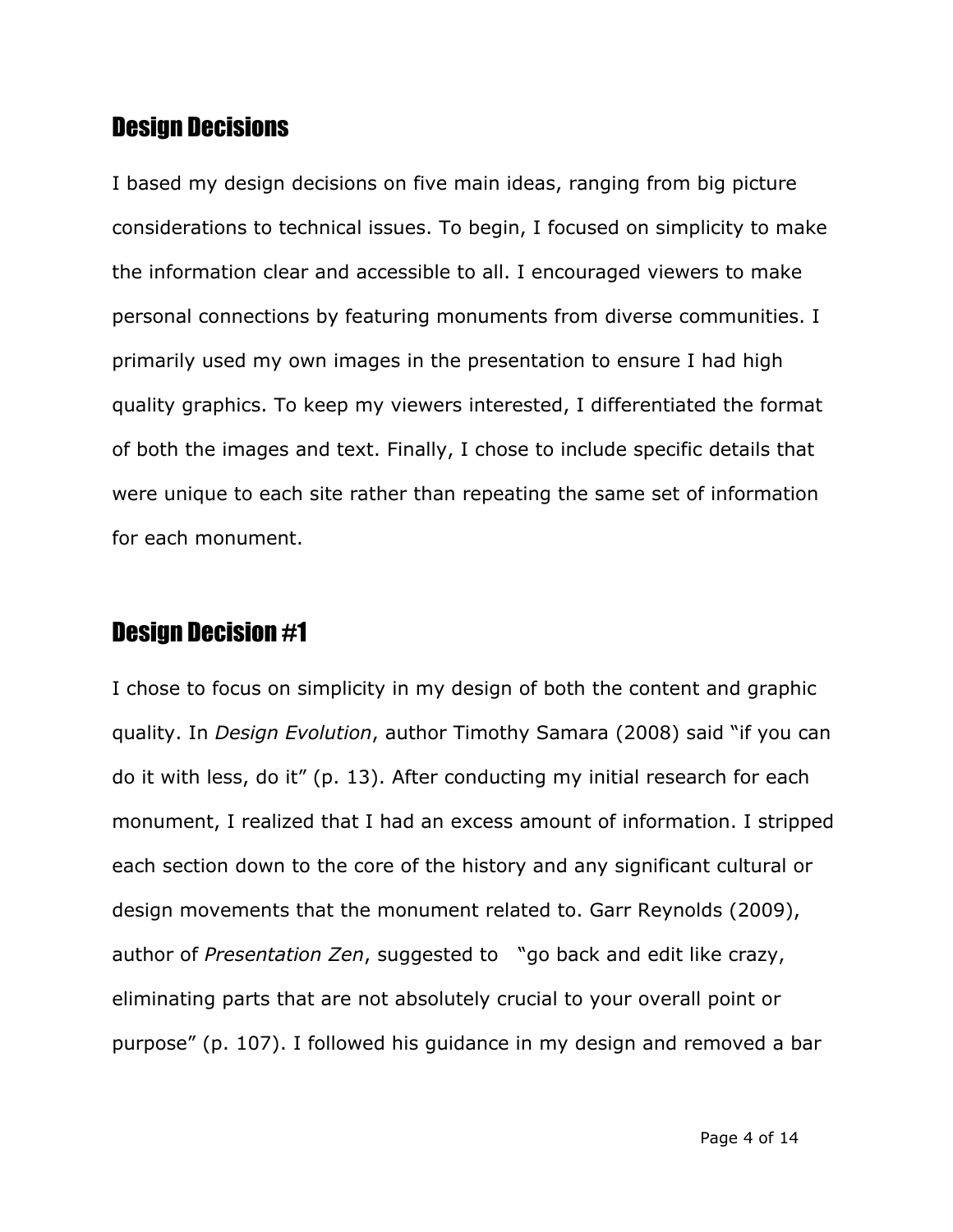behind the text on my slides. I also included the nonprofit's logo only on the last slide rather than on every slide (Presentation Zen, p. 141).

## Design Decision #2

I selected monuments from the Los Angeles area to encourage local viewers to make personal connections to the stories. In *Made to Stick*, Heath & Heath encouraged designers to appeal to the identities of viewers (p. 188). I told a story about the history of Los Angeles by exploring monuments from diverse communities in the area, and used a quote to prompt viewers to reflect on the value of conserving these structures and sites. Reynolds (2009) provided guidance on using quotes to tell a story and suggested "quotes can indeed add credibility..." and to "make sure they are short and legible" (Presentation Zen, p. 153).

## Design Decision #3

I chose to take my own photos for this presentation, and supplemented with licensed photos to provide details that I was unable to access. Samara (2008) recommended to "make the images you need; don't scavenge" (Design Evolution, p. 14). Taking my own photos for this project allowed me to make the images a focus for the graphic design. Reynolds advised that designers "use high quality graphics" (Presentation Zen, p. 209). Following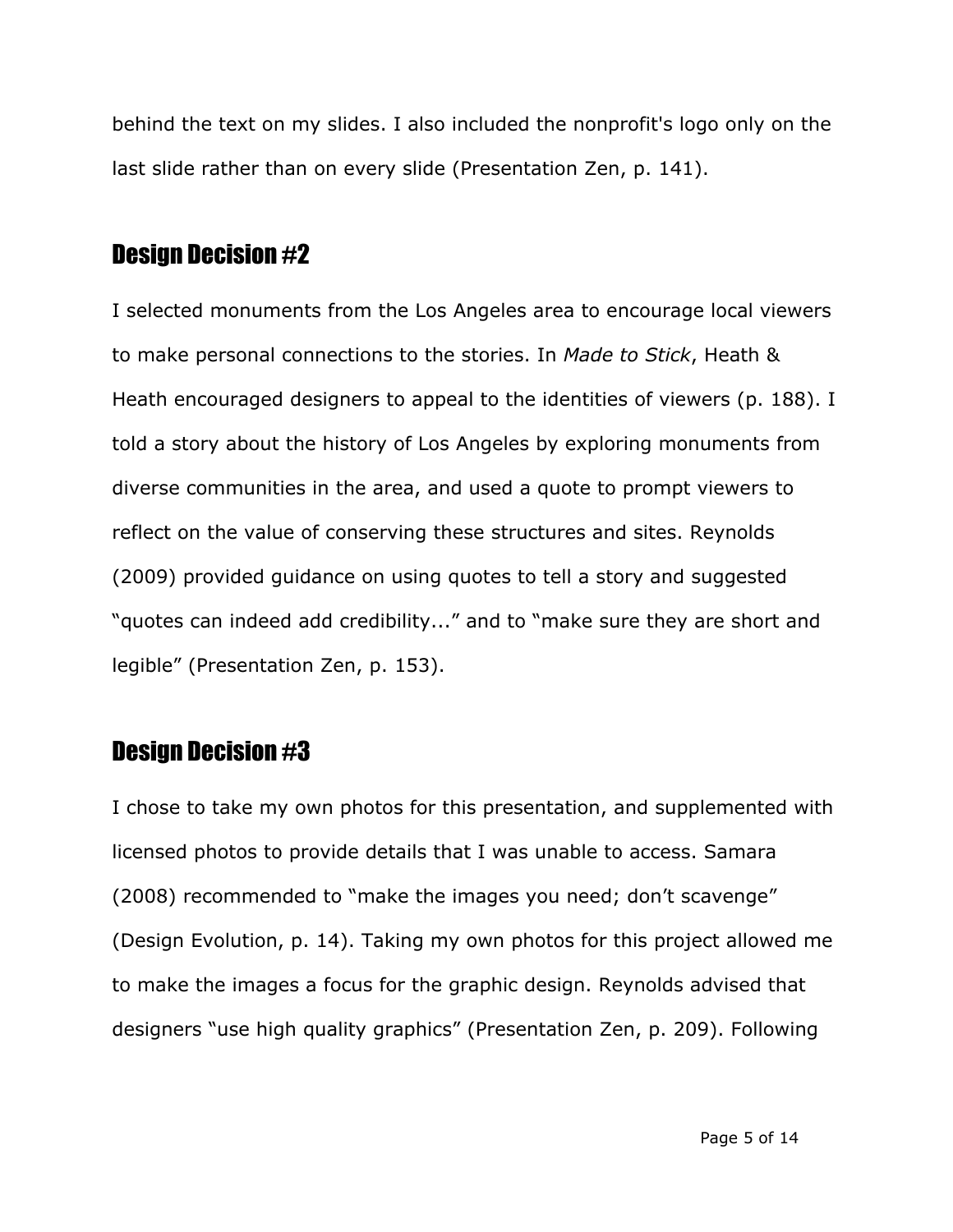this advice enabled me to place the informational text within the large photos (Presentation Zen, p. 154).

# Design Decision #4

I used the principle of differentiation in the framing of images and text locations. According to Samara (2008), designers should **"**squish and separate; create rhythms in density and openness" (Design Evolution, p. 14). I alternated wide framed photos with close ups of details. Reynolds (2009) advised to use the same practice in differentiation of placement and size of text to vary the graphic quality of the slide (Presentation Zen, p. 192).

# Design Decision #5

I included important details about each monument to build viewer interest and draw attention to the unique history and story behind each site. In *Made to Stick*, Heath & Heath proposed that "details make (the story) seem more real, more believable" (p. 129). History is made and told through stories, and details help those stories come alive. For each monument, I sought out any conflicts or interesting connections to give the space character. Reynolds said "story is about an imbalance and opposing forces or a problem that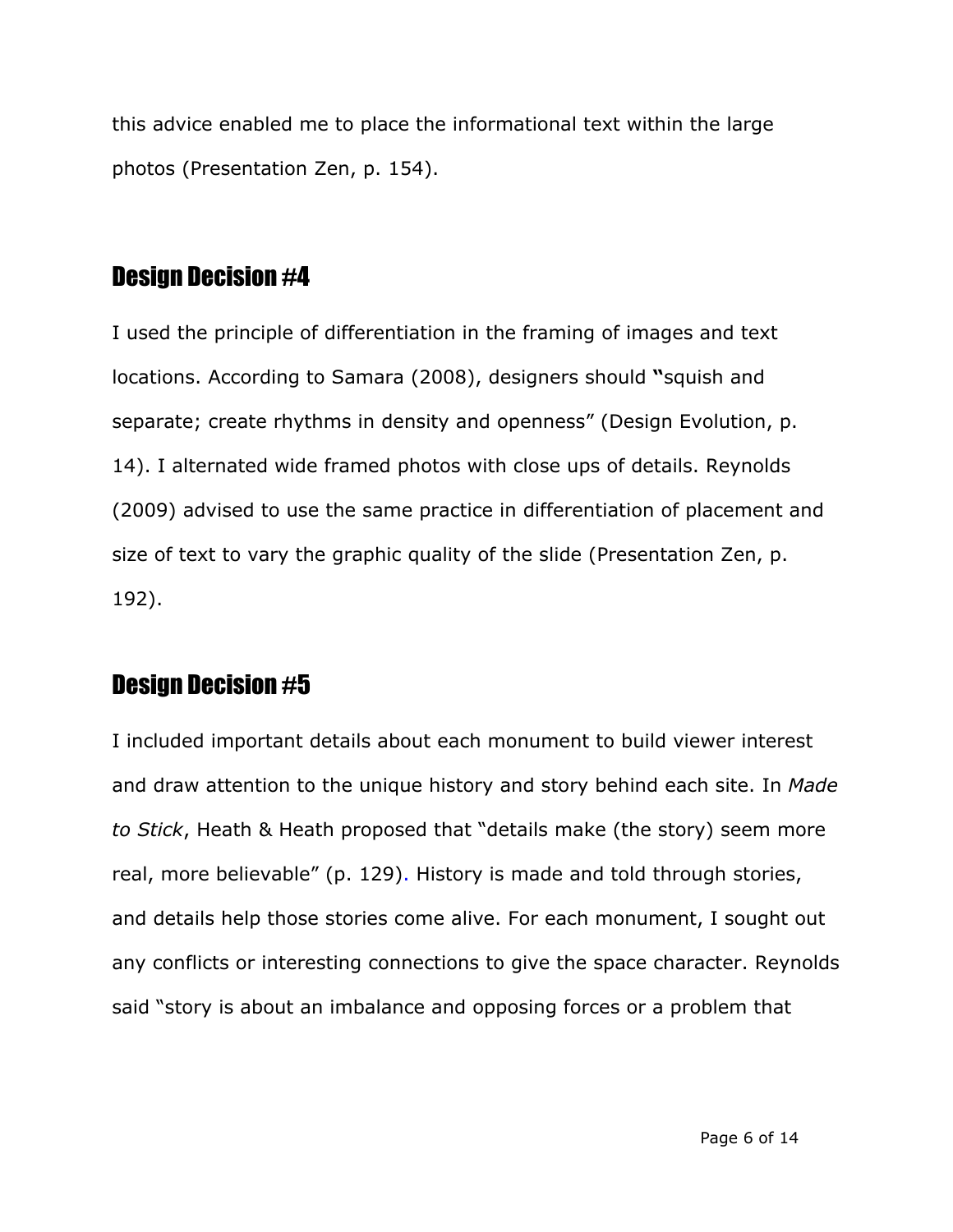must be worked out" (p. 85). I chose to include any possible stories of conflict for the spaces, particularly threats of demolition.

# Formative Evaluation Responses

# Peer Review Question #1

*What age and demographic do you feel would be most interested in this presentation?* I asked this question because I wanted to make a video that was interesting and engaging for a wide audience.

#### Feedback #1: Any

**Feedback #2:** I think this presentation would interest anyone from teenagers to the elderly. I thought the video was well done and could be shown in a museum or in an education setting. I have only been to L.A. once or twice but I still found myself interested in the monuments – even though I half expected to be seeing things related to the beach or the entertainment industry!

Based on this feedback, I reflected on how this video might be used in the classroom. Although Feedback #1 said that "any" audience would be interested, Feedback #2 suggested that pre-teens might not fit the design of the presentation. Rather than make changes to the video, I designed a worksheet to accompany the video for any in-classroom activities.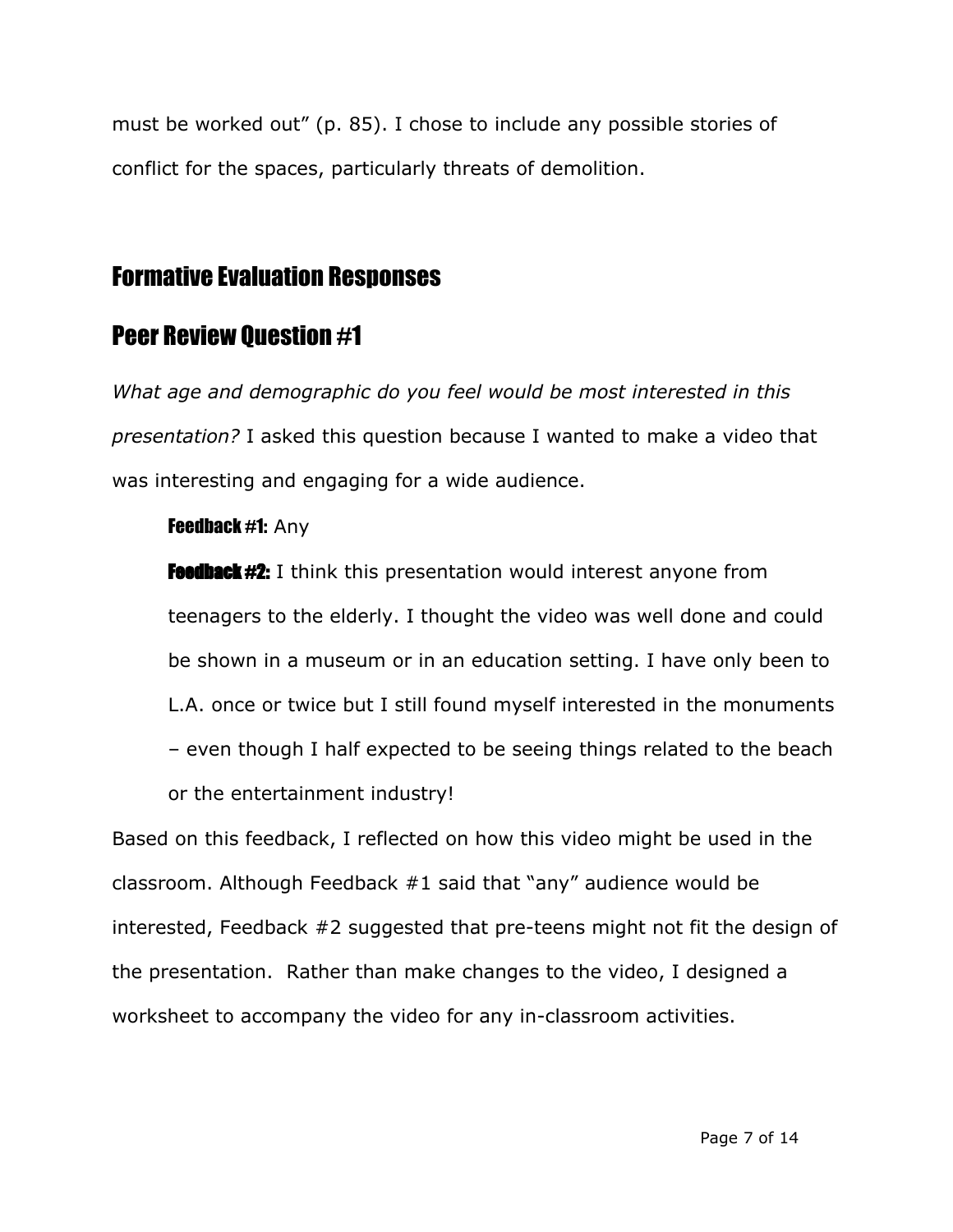## Peer Review Question #2

*I may have done a bit too much "telling" and not enough "asking". How could I re-frame this information to be more engaging?* After uploading the draft video, I went back and watched it through. I found myself a little bored midway though; perhaps this was due to my familiarity with the information, but I got worried that my video might be too boring for a younger audience. I chose to ask this question to get feedback on how I might revision the approach of the presentation and see if there was a more engaging alternative.

**Feedback #1:** As I have never been to a Pecha Kechua event I quess I didn't envision it as a facilitated discussion. Six minutes forty seconds does not seem to allow for much engagement. However, depending on how Pecha Kechua eventa are run it may very well be. With that said, I viewed your piece as a presentation. Your question, are you ready to explore, engaged me. I will adopt your question in my presentations.

**Feedback #2:** I didn't even notice this aspect until you brought it up. Since all of the monuments were new to me, I wonder if you could ask some "Did you know?" type questions as a lead in? Based on the feedback received for Question #2, my decision to create a worksheet was strengthened. I also chose to add an image of historical buildings around Los Angeles to the "Are you ready to explore?" slide to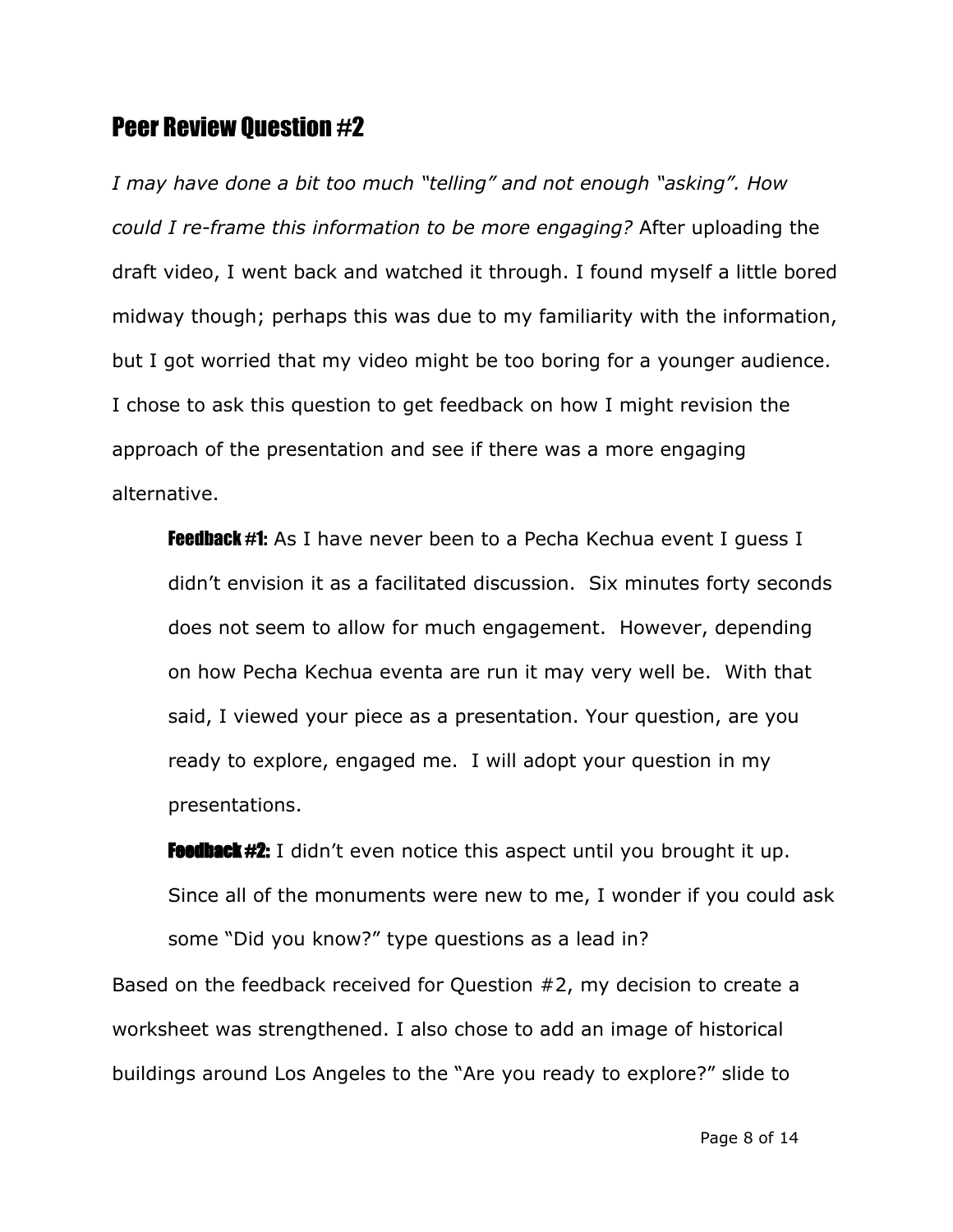capture attention and give a preview of the types of structures that are featured.

## Peer Review Question #3

*Background audio was challenging on this project. I wanted something upbeat but not obnoxious, and it needs to be instrumental so it doesn't compete with the voice over. Could you recommend any particular tracks or sites to source audio from?* I asked this question because I wanted to ensure the audio wasn't distracting for the viewer. It took me longer than it typically does to select audio for this project because I am using it for a social media promotion for the non-profit I work with. Licensing for educational use is easier than licensing for social media, so I hoped my peers could recommend additional audio resource sites to add to my repetoire.

**Feedback #1:** YouTube is supposed to have free audio tracks. I have a membership with Audio Blocks. I think it was unlimited downloads for a year for \$99. I would go for a mellow upbeat background. I will send you a track you might want to experiment with via wetransfer to your ucd email.

**Feedback #2:** Unfortunately, I cannot recommend anything because I failed to include background music in my video at this point. I thought that the background music was fine and at the perfect volume. It was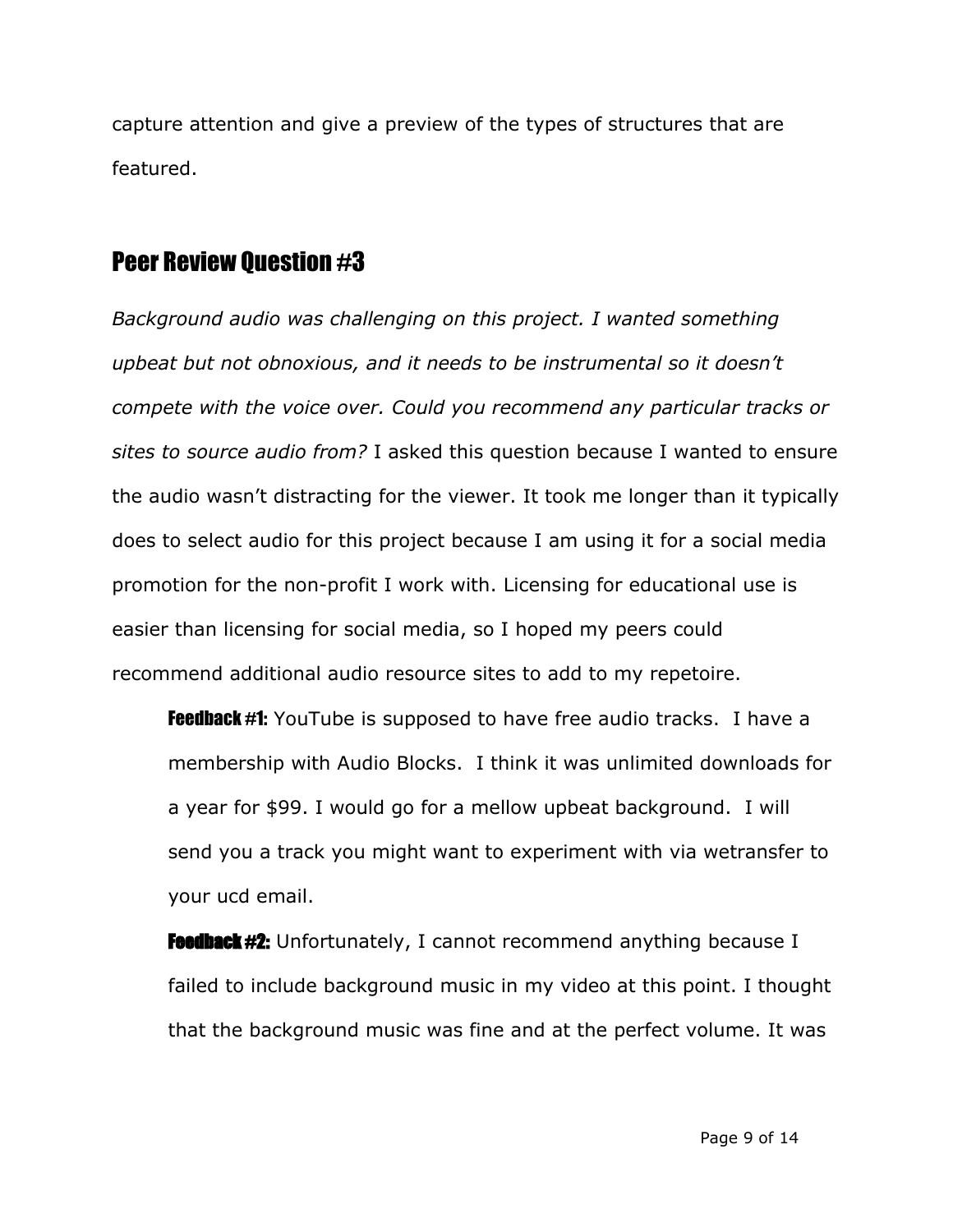loud enough to add to the presentation but quiet enough so as to not be distracting.

After receiving feedback about the background audio, I decided to keep it as is. The only change I made to the video following this feedback was adding the creator of the track's information at the end of the video.

### Peer Review Question #4

*I chose to alternate placement of text based on Presentation Zen's advice. How does the varying text placement impact your impression and interest?* The initial advice in *Presentation Zen* to move around text on the screen was definitely outside of my comfort zone. I felt that it conflicted with CARP principles, and was different from what I was familiar with using. I asked this question to get my peer's interpretations of this contradiction.

**Feedback #1:** I really did not notice until I read this question. Our eyes scan a page in the Z Format according to eye track research. The monument is the story and on the pages with the title in the upper left the titles seem distracting. I would keep titles to the bottom right. Feedback #2: I liked the way the text was broken up and not

overpowering. The pictures really told the story.

I received conflicting feedback for this question, which wasn't a surprise after feeling conflicted myself! While one peer said to keep the titles in the bottom right, the other said they enjoyed how the text moved around on the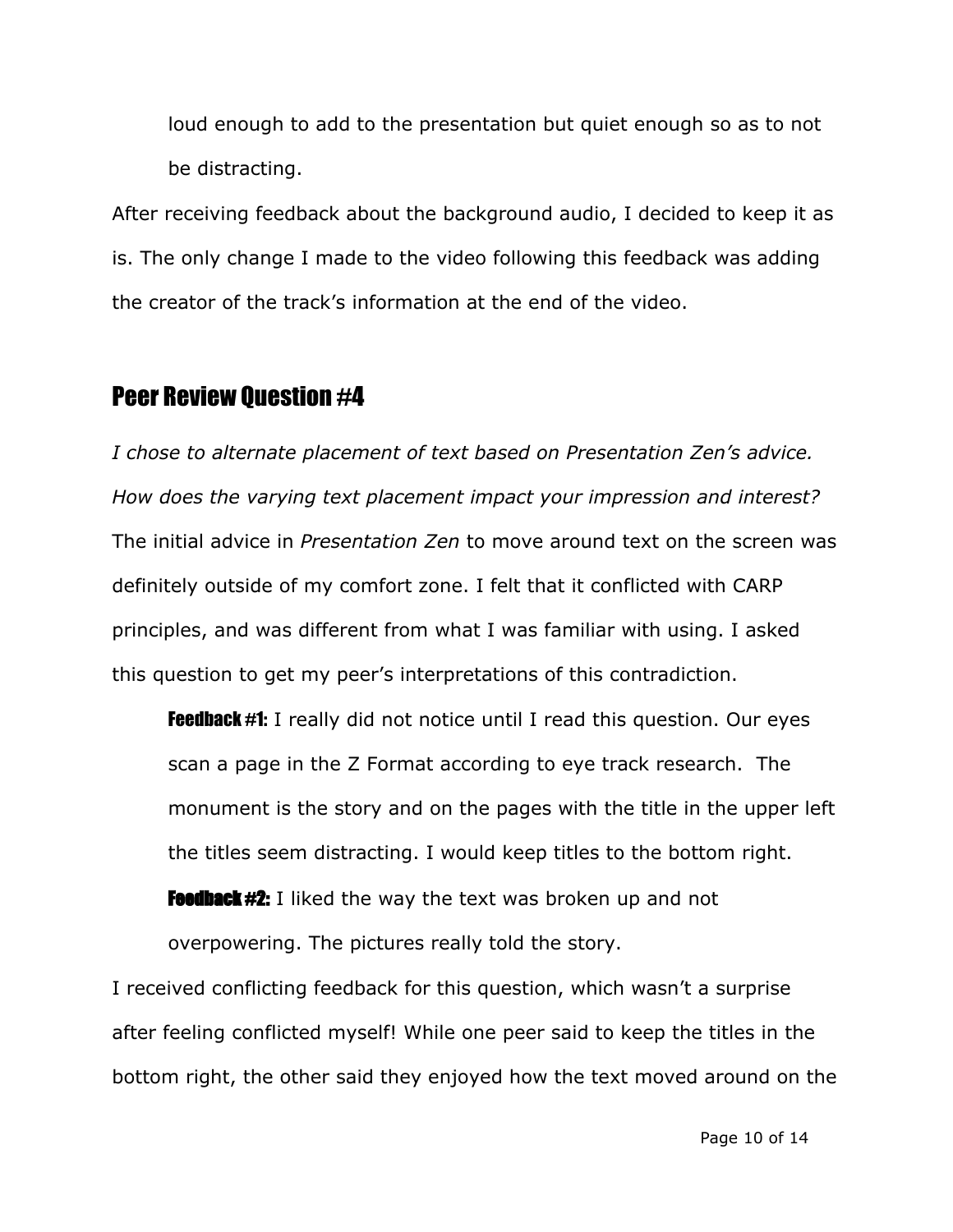slides. I decided to keep the text as is, and try something different from my previous practices for this project.

## Peer Review Question #5

*What other information about the monuments would you be interested in learning?* I asked this question because I had difficulty narrowing my research for each monument down. Choosing what to include and what to leave out was challenging. I hoped to get feedback about what information most interesting from a viewer's perspective, fresh from the burden of the massive amount of knowledge I found during the research process.

**Feedback #1:** I would be interested in learning more of the history behind those locations. I mentioned in a previous answer that my misguided stereotype of LA revolves around beaches and movie stars. This presentation opened my eyes to the rich cultural history of that part of the country.

**Feedback #2:** I would re-design the "What is a Monument" slide. You make three pertinent points that could be communicated better with the addition of some visual. I would probably do a bullet point build as you define monument. All readers may not relate the word monument with a house. I didn't. The picture that came to mind was the Washington Monument or some other statuesque image. Therefore, it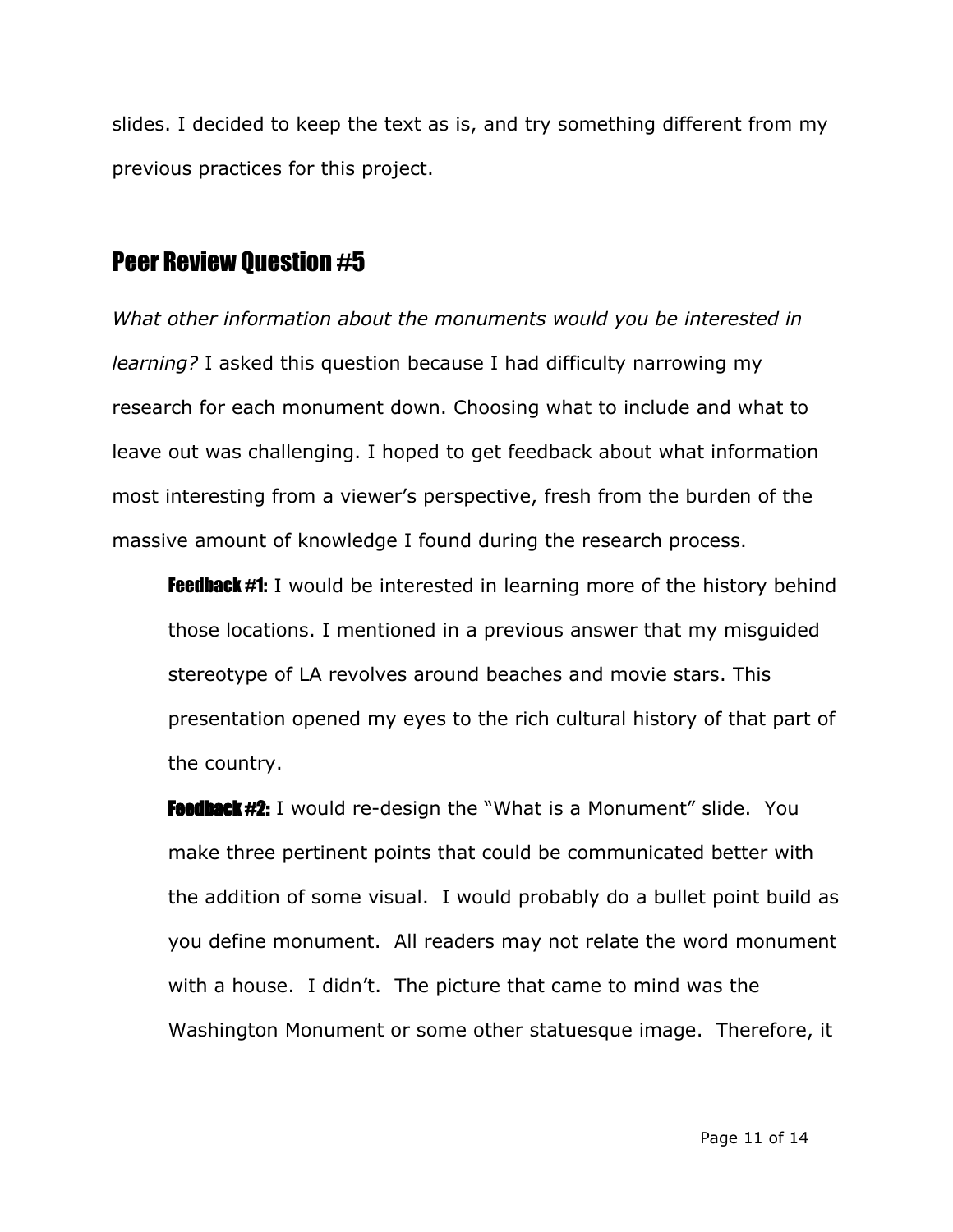is important for the view to be clear on what a monument is before seeing the houses.

As a result of this feedback, I chose to re-design the "What is a Monument" slide to feature text to outline the three definitions of a monument. I was also pleased to get the feedback that the monuments featured were culturally rich, and plan on incorporating additional historic information on the worksheet for classroom use.

In addition the changes previously discussed, I also performed color correction on the images to make the text pop stand out more, and applied transformations and cropping techniques to create emphasis in images with distracting elements. I also reduced the fade-in on several audio clips after realizing that some transitions were hard to hear.

# Lessons Learned

The most pertinent lesson I learned during this project is that you can fit a whole lot of information into a seven minute presentation! I realized after the video was complete that I could have done a full presentation on just one of these monuments. Each site has a rich history that I uncovered through the process of research. Choosing what to include and what to leave out was challenging. If I were to create the video again, I might choose a

Page 12 of 14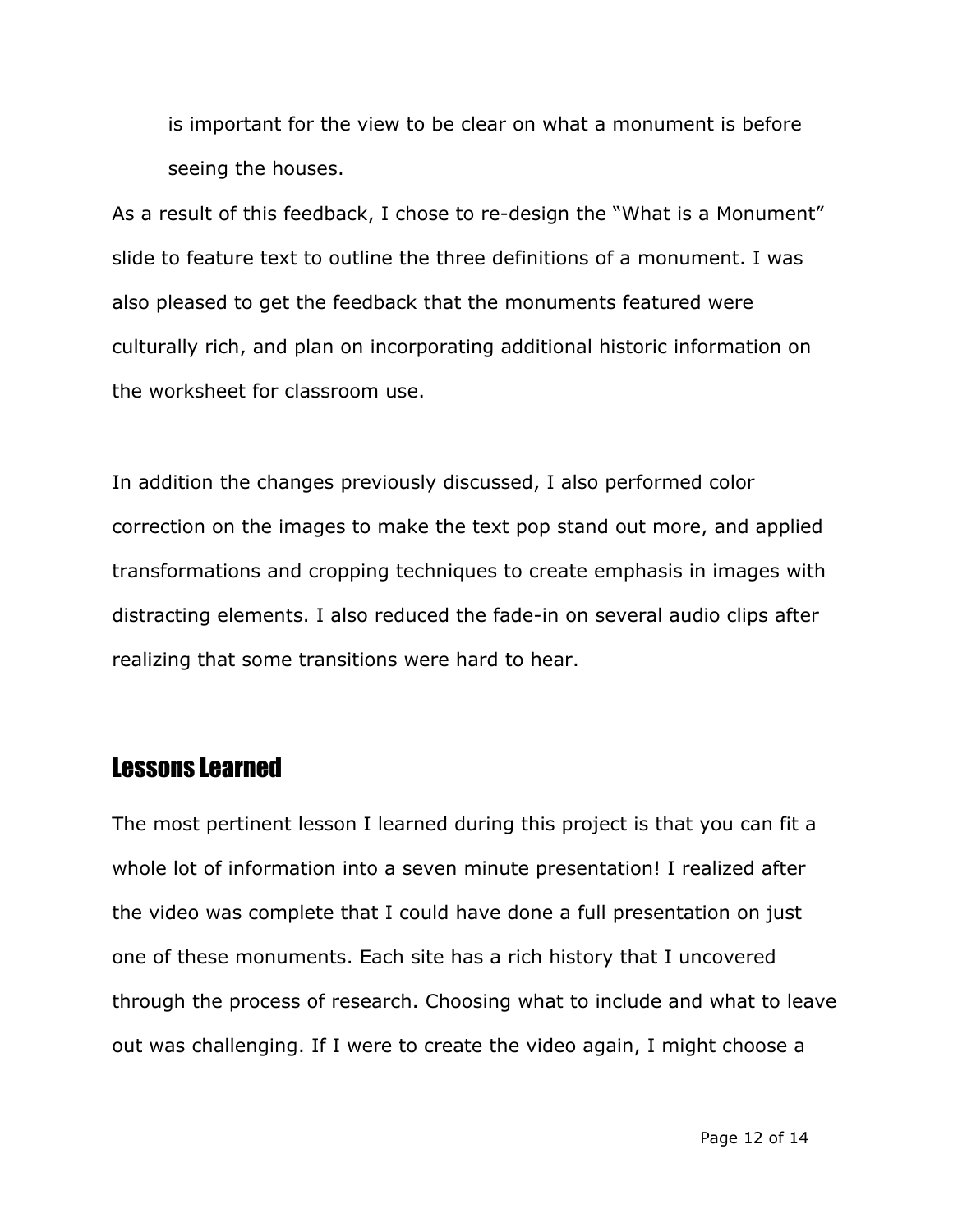more focused theme to give myself more restrictions during the research design processes.

Another important lesson has to do with how I treat the activities of creating, and what kind of meaning the processes can contribute. Making this video not only was a means to an end, but it also allowed me to make new connections with the new intern that started with We Are the Next. Taking the photos for this video was our first "field day", where we got out of the office and into the community. We spent a full day visiting the locations, all while getting to know each other and bonding over exploring the diverse communities of Los Angeles. In creating and design, we often rush to the finish line. This project taught me to slow down, and appreciate the process as well as the product.